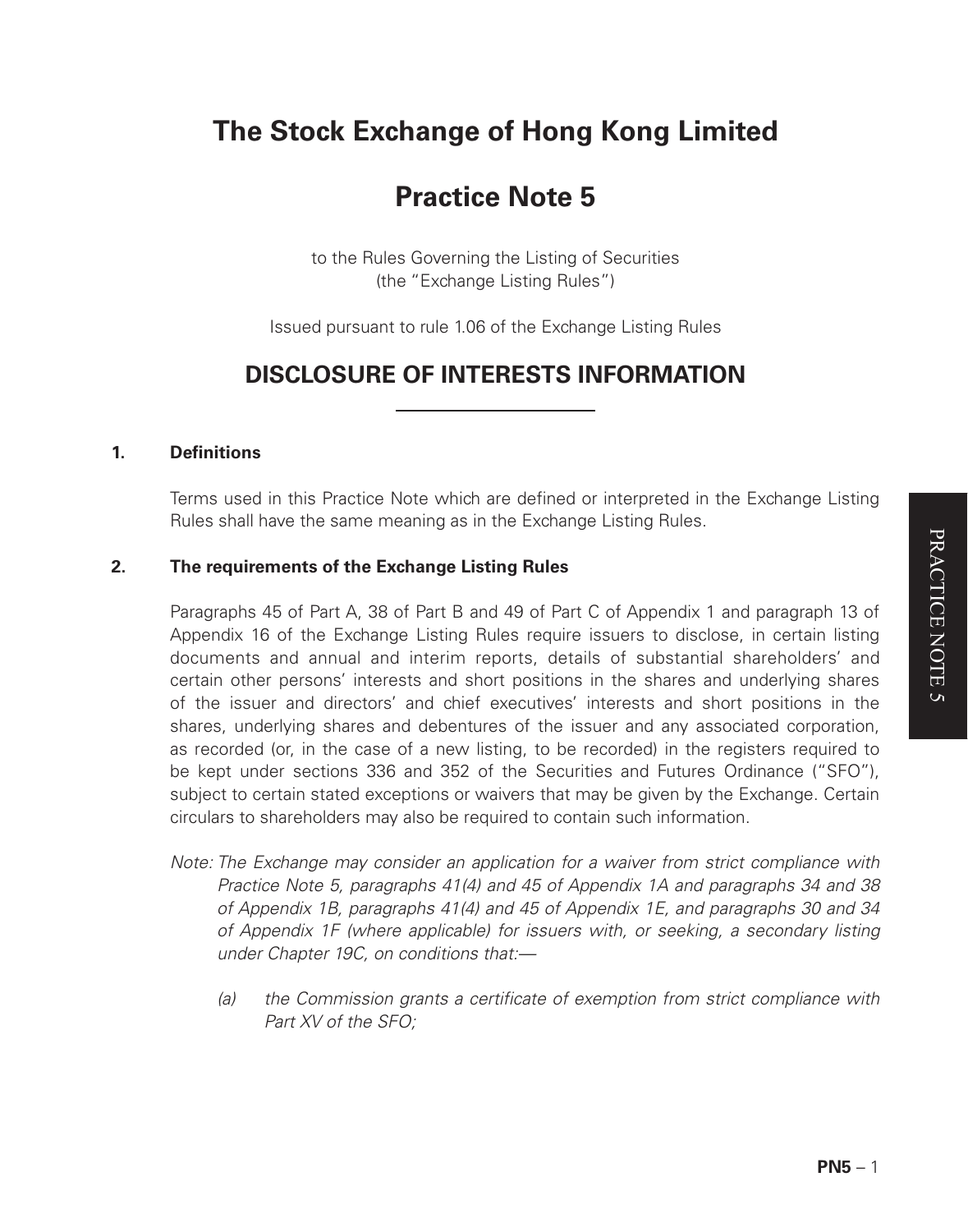- *(b) the issuer undertakes to file with the Exchange, as soon as practicable, any declaration of shareholding and securities transactions made to the overseas stock exchange by the directors, executive officers or substantial shareholders under relevant laws; and*
- *(c) the following is disclosed in present and future listing documents:*
	- *(i) in the same manner as required under the SFO, any such interests that were reported to and published by the overseas stock exchange under the relevant law; and*
	- *(ii) the relationship between its directors, officers, members of committees and their relationship to any controlling shareholder.*

# **3. Presentation of interests and short positions required to be disclosed under Part XV of the SFO**

- 3.1 In order to provide shareholders and investors with more meaningful information, the Exchange requires that any statement showing the "interests" (both long and short positions) of substantial shareholders and certain other persons, directors and chief executives, whose interests are recorded in the registers required to be kept under sections 336 and 352 of the SFO must set out the details of their interests in accordance with this Practice Note. Statements disclosing interests and short positions in shares, underlying shares and debentures have to separately refer to three categories of persons, namely, directors and chief executives, substantial shareholders, and other persons who are required to disclose their interests pursuant to Part XV of the SFO.
- 3.2 Statements disclosing interests and short positions in shares, underlying shares and debentures should describe the capacity in which such interests and short positions are held and the nature of such interests and short positions as disclosed in the prescribed forms required to be used by substantial shareholders and certain other persons, and directors and chief executives, when giving notice pursuant to sections 324 and 347 of Part XV of the SFO. Where interests or short positions are attributable on account of holdings through corporations that are not wholly-owned by the person making disclosure, the percentage interests held by such person in such corporations should be disclosed.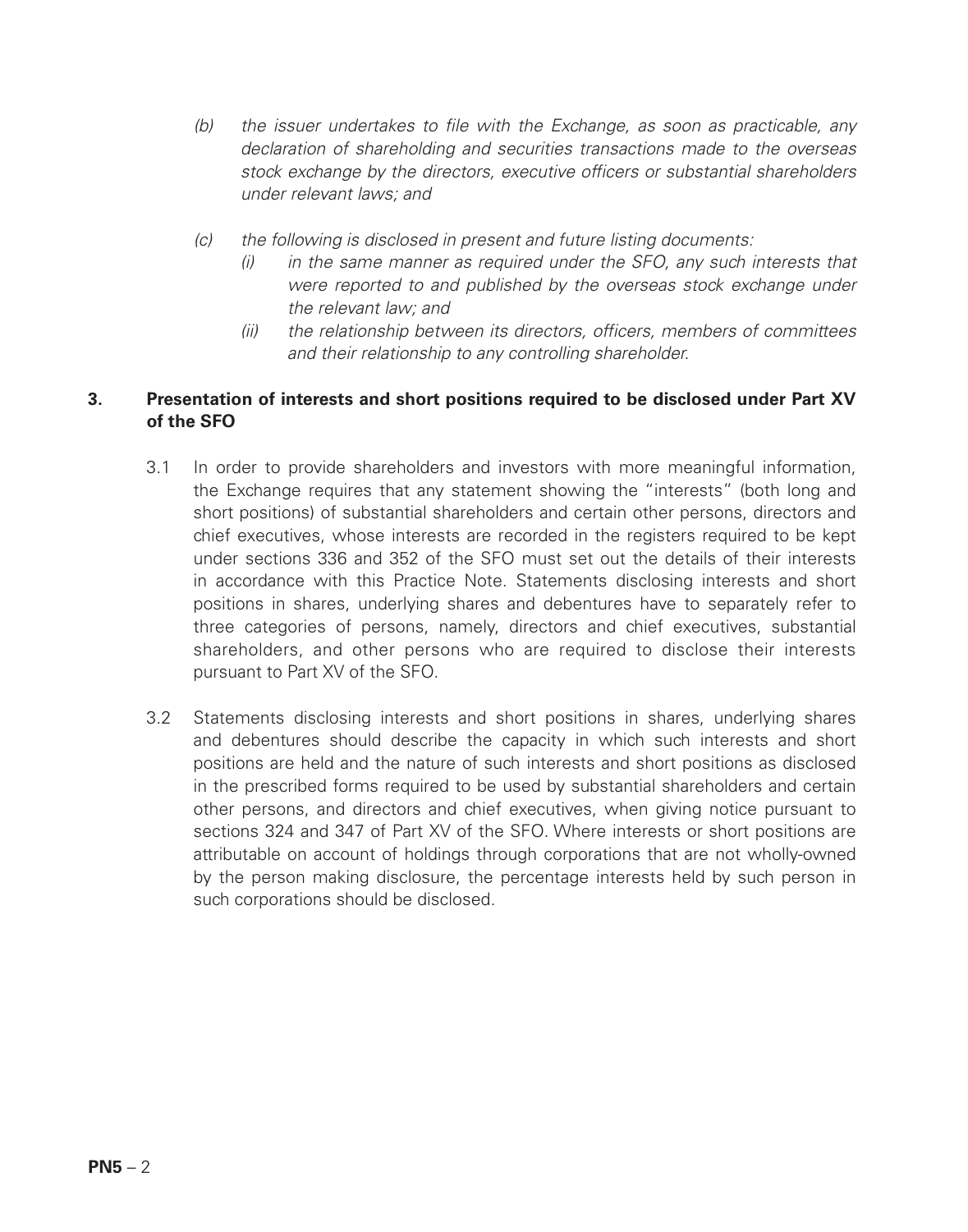- 3.3 For directors and chief executives, the statements should show details of the following matters as recorded in the register required to be kept under section 352 of the  $SFO:$ 
	- (1) aggregate long position in shares and (in respect of positions held pursuant to equity derivatives) underlying shares and in debentures of the issuer and its associated corporation(s) showing separately for each entity:
		- (a) interests in shares (other than pursuant to equity derivatives such as share options, warrants to subscribe or convertible bonds);
		- (b) interests in debentures; and
		- (c) interests under equity derivatives showing separately for listed and unlisted equity derivatives, interests in underlying shares of the entity pursuant to:
			- (i) physically settled equity derivatives:
			- (ii) cash settled equity derivatives;
			- (iii) other equity derivatives.

- *(1) In the case of issuers and associated corporations, the statements should include the percentage which the aggregate long position in shares represents to the issued voting shares of the issuer or associated corporation.*
- *(2) A long position arises where a person is a party to an equity derivative, by virtue of which the person:*
	- *(i) has a right to take the underlying shares;*
	- *(ii) is under an obligation to take the underlying shares;*
	- *(iii) has a right to receive money if the price of the underlying shares increases; or*
	- *(iv) has a right to avoid or reduce a loss if the price of the underlying shares increases.*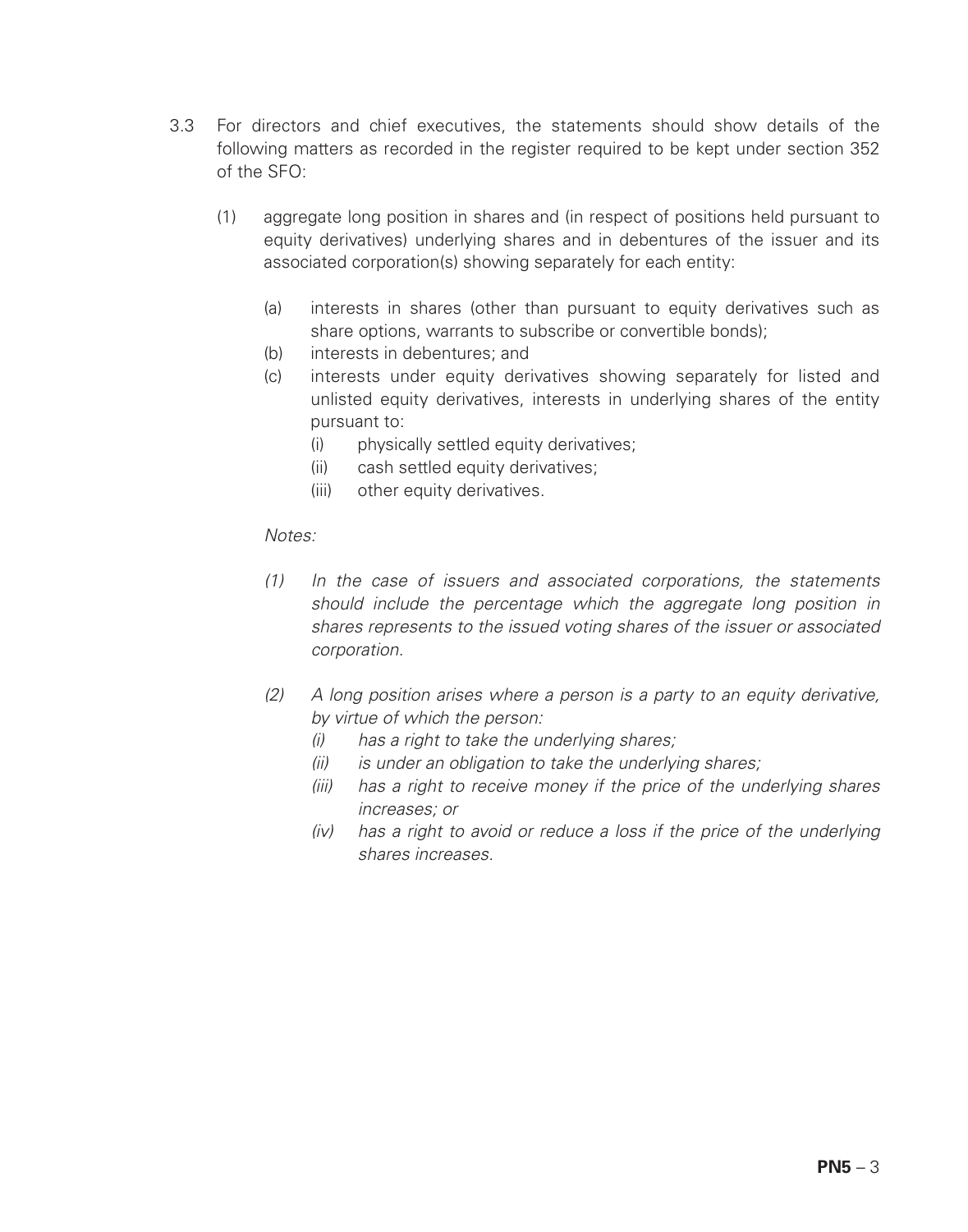- *(3) For (c)(i) above, in respect of options granted to directors or chief executives pursuant to share option schemes under Chapter 17 of the Exchange Listing Rules, the statements should show such details as are required to be disclosed under rule 17.07(1) of the Exchange Listing Rules.*
- (2) aggregate short position in shares and (in respect of positions held pursuant to equity derivatives) underlying shares and in debentures of the issuer and its associated corporation(s) showing separately for each entity:
	- (a) short positions in respect of shares arising under a stock borrowing and lending agreement; and
	- (b) short positions under equity derivatives showing separately for listed and unlisted equity derivatives, interests in underlying shares of the entity pursuant to:
		- (i) physically settled equity derivatives;
		- (ii) cash settled equity derivatives; and
		- (iii) other equity derivatives.

- *(1) In the case of issuers or associated corporations, the statements should include the percentage which the aggregate short position in shares represents to the issued voting shares of the issuer or associated corporation.*
- *(2) A short position arises:*
	- *(i) where the person is the borrower of shares under a securities borrowing and lending agreement, or has an obligation to deliver the underlying shares to another person who has lent shares;*
	- *(ii) where the person is the holder, writer or issuer of any equity derivatives, by virtue of which the person –*
		- *(a) has a right to require another person to take the underlying shares of the equity derivatives;*
		- *(b) is under an obligation to deliver the underlying shares of the equity derivatives to another person;*
		- *(c) has a right to receive from another person money if the price of the underlying shares declines; or*
		- *(d) has a right to avoid a loss if the price of the underlying shares declines.*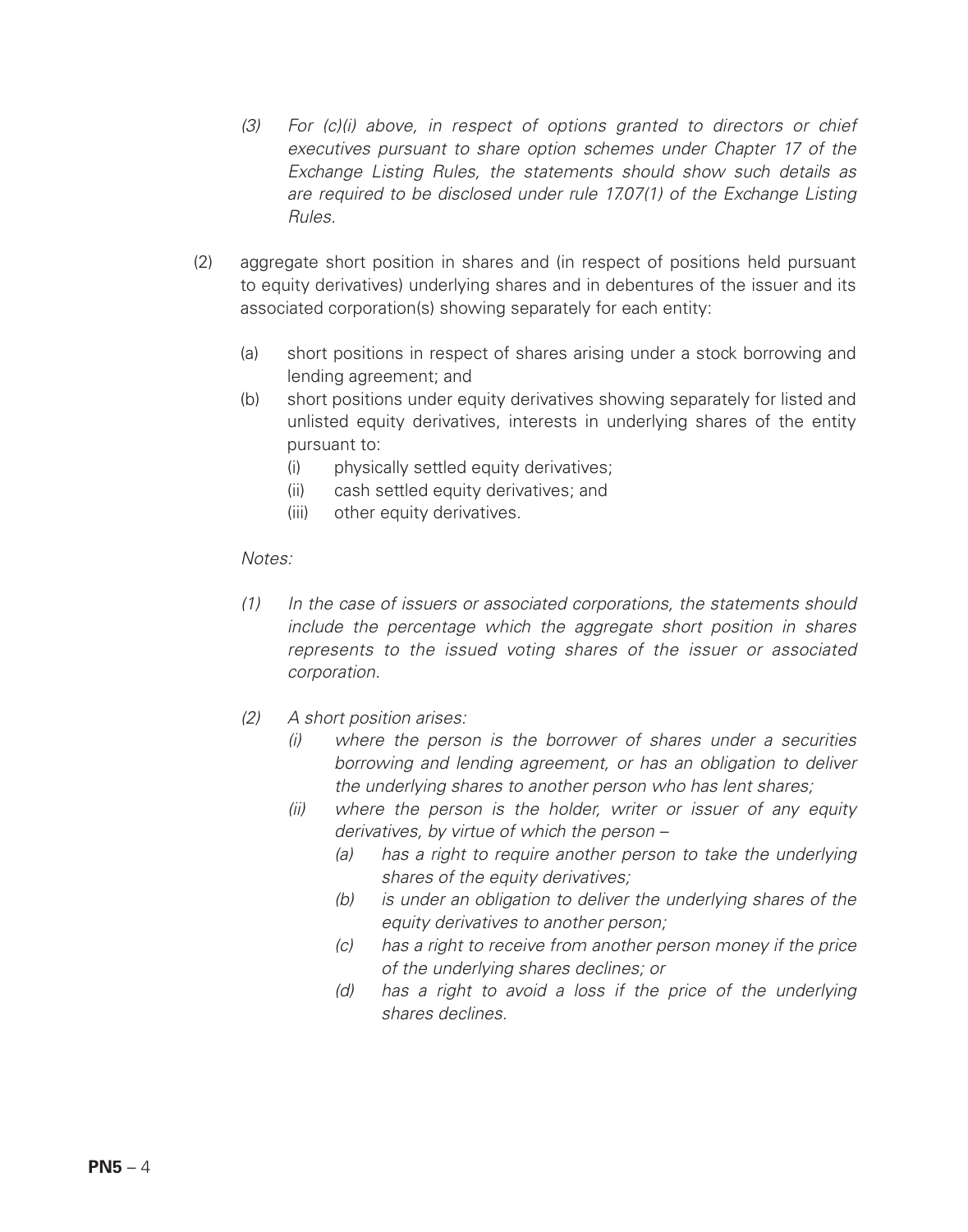- 3.4 For substantial shareholders, the statements should show details of the following matters as recorded in the register required to be kept under section 336 of the SFO:
	- (1) aggregate long position in the shares and (in respect of positions held pursuant to equity derivatives) underlying shares of the issuer showing separately:
		- (a) interests in shares (other than pursuant to equity derivatives such as share options, warrants to subscribe or convertible bonds); and
		- (b) interests under equity derivatives showing separately for listed and unlisted equity derivatives, interests in underlying shares of the entity pursuant to:
			- (i) physically settled equity derivatives; and
			- (ii) cash settled equity derivatives.

- *(1) The term "substantial shareholder" has the same meaning as defined in Chapter 1 of the Exchange Listing Rules.*
- *(2) The statements should include the percentage which the aggregate long position in shares represents to the issued voting shares of the issuer.*
- *(3) A long position arises where a person is a party to an equity derivative, by virtue of which the person:*
	- *(i) has a right to take the underlying shares;*
	- *(ii) is under an obligation to take the underlying shares;*
	- *(iii) has a right to receive money if the price of the underlying shares increases; or*
	- *(iv) has a right to avoid or reduce a loss if the price of the underlying shares increases.*
- *(4) For (b)(i) above, in respect of options granted to substantial shareholders pursuant to share option schemes under Chapter 17 of the Exchange Listing Rules, the statements should show such details as are required to be disclosed under rule 17.07(1) of the Exchange Listing Rules.*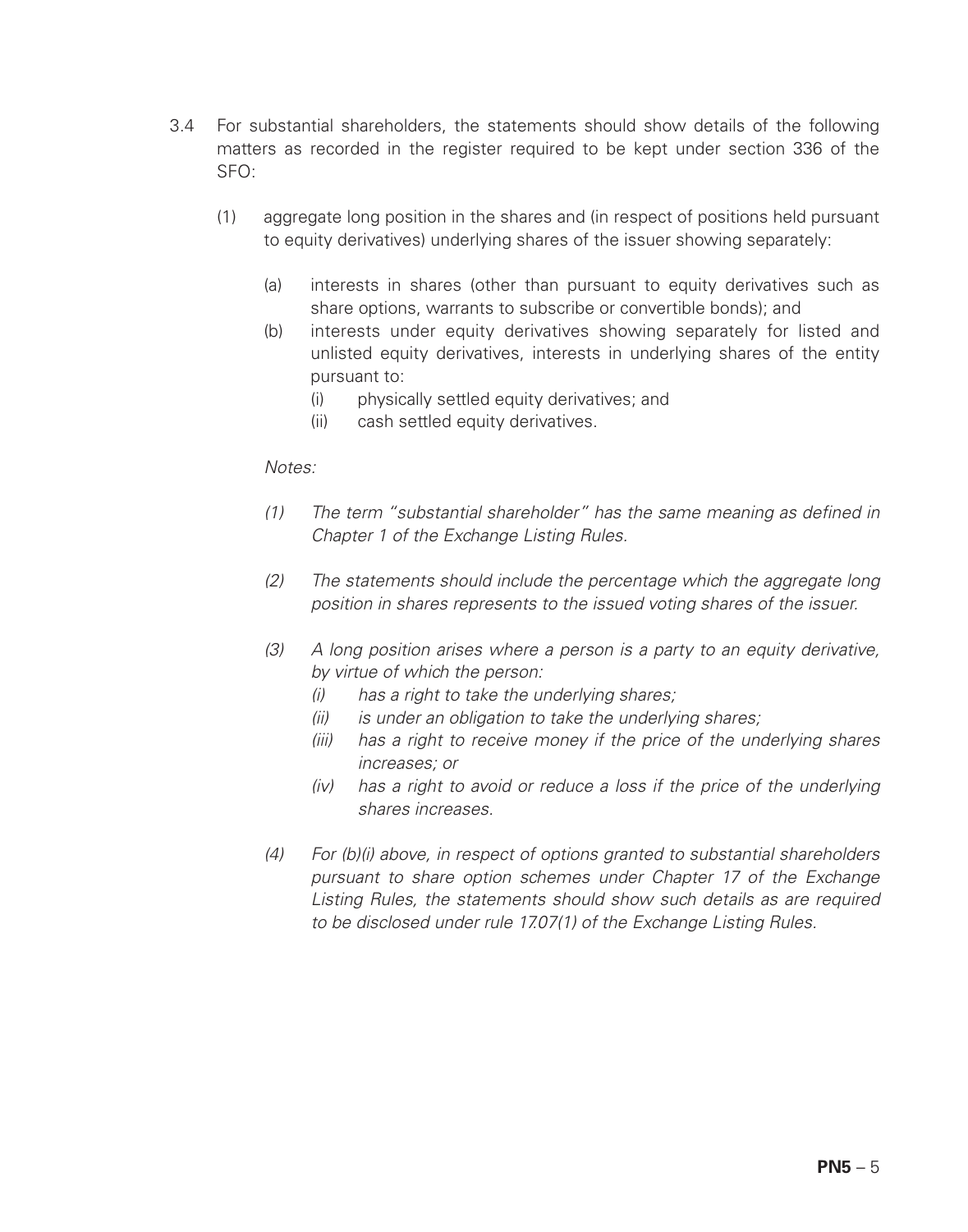- (2) aggregate short position in shares and (in respect of positions held pursuant to equity derivatives) underlying shares of the issuer showing separately:
	- (a) short positions in respect of shares arising under a stock borrowing and lending agreement; and
	- (b) short positions under equity derivatives showing separately for listed and unlisted equity derivatives, interests in underlying shares of the entity pursuant to:
		- (i) physically settled equity derivatives; and
		- (ii) cash settled equity derivatives.

- *(1) The statements should include the percentage which the aggregate short position in shares represents to the issued voting shares of the issuer.*
- *(2) A short position arises:*
	- *(i) where the person is the borrower of shares under a securities borrowing and lending agreement, or has an obligation to deliver the underlying shares to another person who has lent shares;*
	- *(ii) where the person is the holder, writer or issuer of any equity derivatives, by virtue of which the person –*
		- *(a) has a right to require another person to take the underlying shares of the equity derivatives;*
		- *(b) is under an obligation to deliver the underlying shares of the equity derivatives to another person;*
		- *(c) has a right to receive from another person money if the price of the underlying shares declines; or*
		- *(d) has a right to avoid a loss if the price of the underlying shares declines.*
- 3.5 For other persons whose interests are recorded (or, in the case of a new listing, are required to be recorded) in the register required to be kept under section 336 of the SFO, the statements should show details of the following matters as recorded in such register:
	- (1) aggregate long position in the shares and (in respect of positions held pursuant to equity derivatives) underlying shares of the issuer showing separately:
		- (a) interests in shares (other than pursuant to equity derivatives such as share options, warrants to subscribe or convertible bonds); and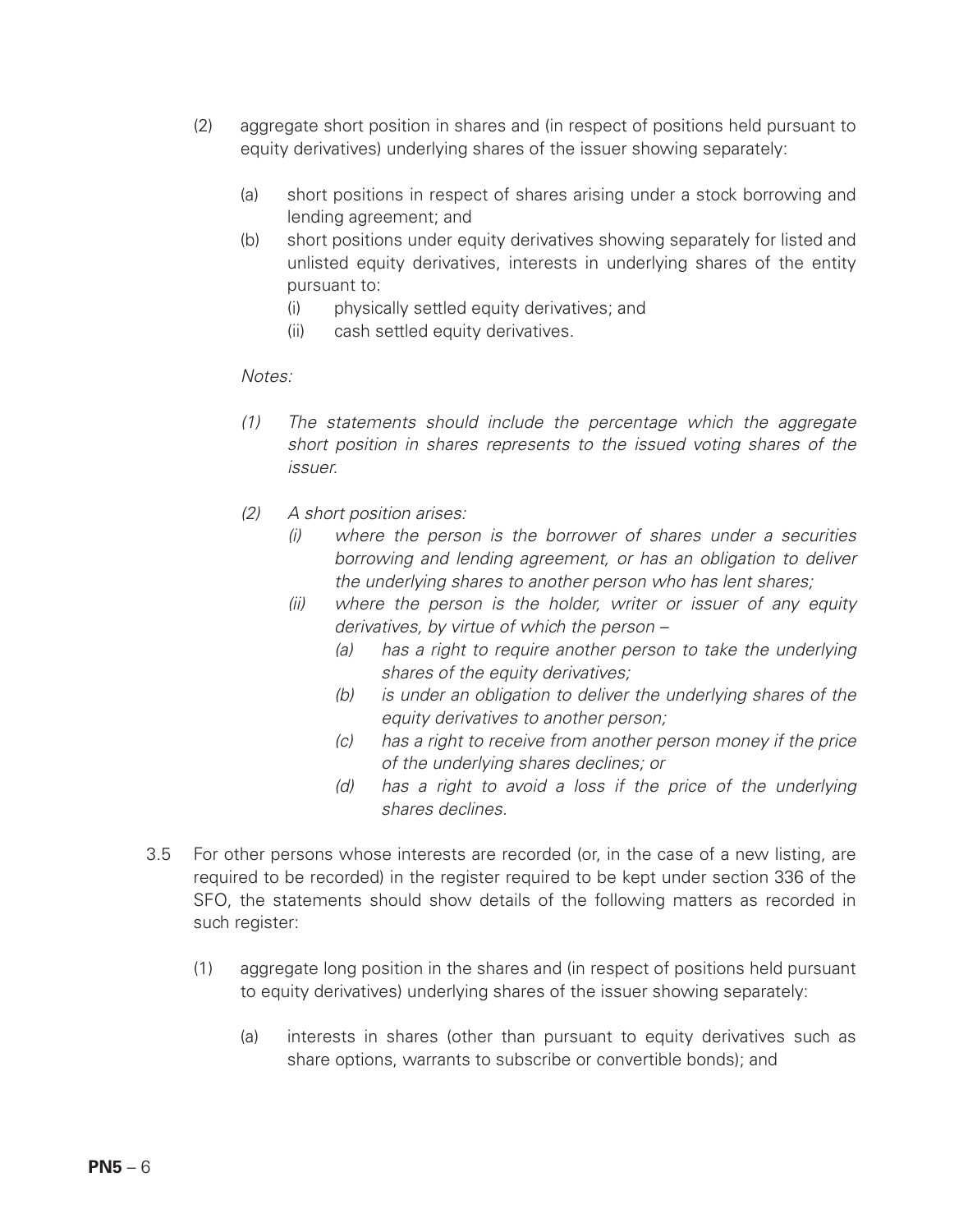- (b) interests under equity derivatives showing separately for listed and unlisted equity derivatives, interests in underlying shares of the entity pursuant to:
	- (i) physically settled equity derivatives; and
	- (ii) cash settled equity derivatives.

- *(1) The statements should include the percentage which the aggregate long position in shares represents to the issued voting shares of the issuer.*
- *(2) A long position arises where a person is a party to an equity derivative, by virtue of which the person:*
	- *(i) has a right to take the underlying shares;*
	- *(ii) is under an obligation to take the underlying shares;*
	- *(iii) has a right to receive money if the price of the underlying shares increases; or*
	- *(iv) has a right to avoid or reduce a loss if the price of the underlying shares increases.*
- (2) aggregate short position in shares and (in respect of positions held pursuant to equity derivatives) underlying shares of the issuer showing separately:
	- (a) short positions in respect of shares arising under a stock borrowing and lending agreement; and
	- (b) short positions under equity derivatives showing separately for listed and unlisted equity derivatives, interests in underlying shares of the entity pursuant to:
		- (i) physically settled equity derivatives; and
		- (ii) cash settled equity derivatives.

- *(1) The statements should include the percentage which the aggregate short position in shares represents to the issued voting shares of the issuer.*
- *(2) A short position arises:*
	- *(i) where the person is the borrower of shares under a securities borrowing and lending agreement, or has an obligation to deliver the underlying shares to another person who has lent shares;*